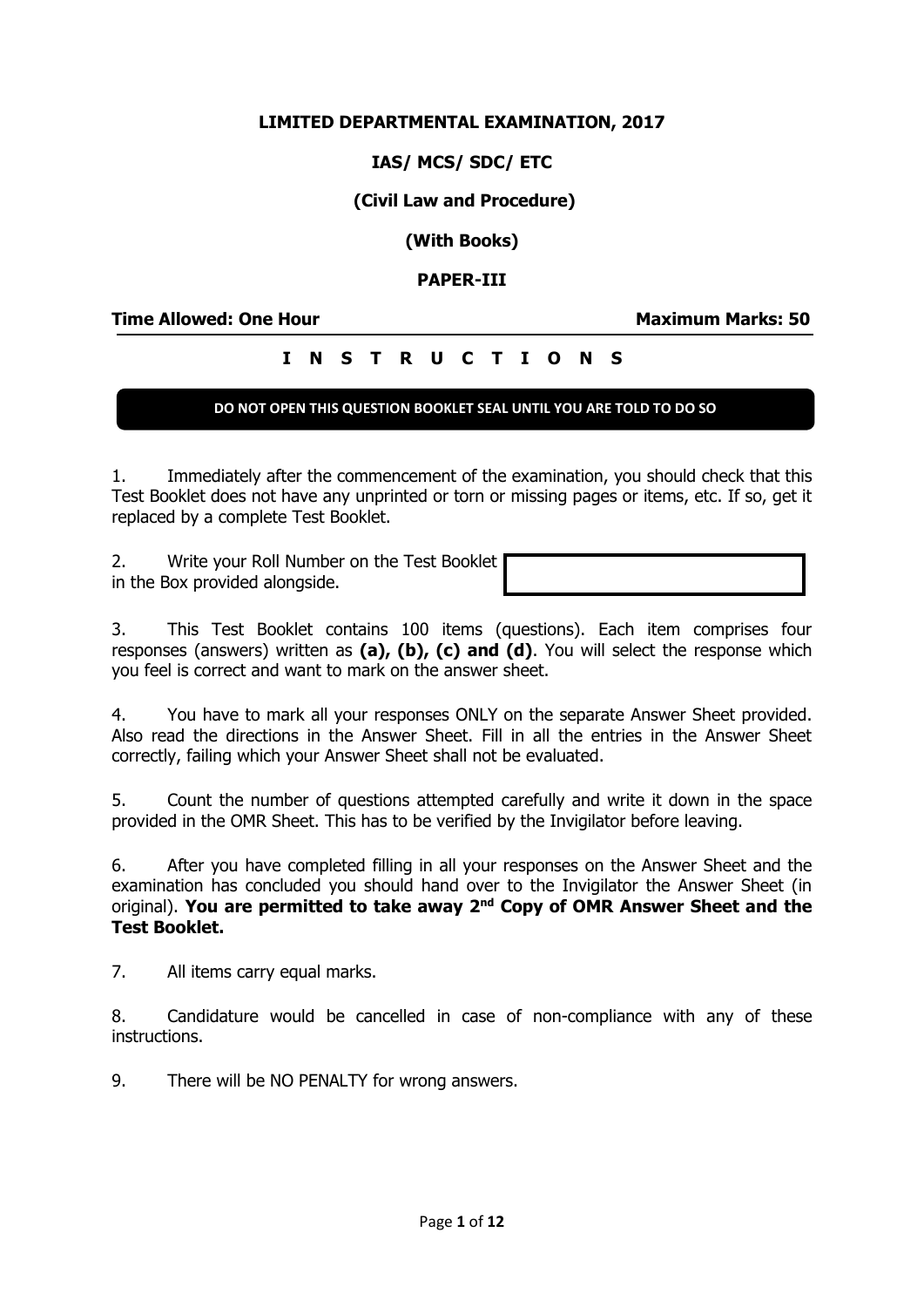- 1. The doctrine of res-judicata as contained in section 11 of CPC is based on the maxims
	- i. Interest republicae utsit finis litium
	- ii. Res judicata pro vexari occipitur

Codes:

- a) Only i
- b) Only ii
- c) Both i and ii
- d) None of the above
- 2. Affidavit in answer to interrogatories shall be filed within:
	- a) 14 days of service of **interrogatories**
	- b) 7 days of service of interrogatories
	- c) 10 days of service of interrogatories
	- d) 10 days after the service of interrogatories or within such period as the Court may allow
- 3. Under which section of CPC, clerical and arithmetical mistakes in judgments, decrees or order arising from any accidental slip or omission may be corrected?
	- a) Section 152
	- b) Section 153
	- c) Section 153 A
	- d) Section 153 B
- 4. Numbers of adjournment to be granted to a party is restricted under Order VII Rule 1 of CPC to
	- a) Three
	- b) Four
	- c) Five
	- d) Six
- 5. Order XII Rule 8 of CPC pertains to
	- a) Notice to admit document(s)
	- b) Notice to admit fact(s)
	- c) Notice to produce document(s)
	- d) Notice to admit facts contained in documents
- 6. 'Revision' is provided under
	- a) Order XLVII Rule 1 of CPC
	- b) Order XLII Rule 1 of CPC
	- c) Section 112 of CPC
	- d) Section 115 of CPC
- 7. When a party is called upon by notice to admit fact(s) by the other party, under Order XII, Rule 4 of CPC, the party on whom the notice has been served has to admit the facts within
	- a) 15 days of the service of notice
	- b) 9 days of the service of notice
	- c) 7 days of the service of notice
	- d) 6 days of the service of notice
- 8. A judgement can be reviewed on the ground of:
	- a) Discovery of new and important evidence not within the knowledge of the party concerned.
	- b) Mistake of error of fact or law on the face of the record.
	- c) Both a and b.
	- d) Neither a nor b.
- 9. Counter-claim cannot be raised after issues are framed and evidence is closed. It was held in
	- a) Rohit Singh v. State of Jharkhand, AIR 2007 SC 10
	- b) M. Nagaraj v. U.O.I., AIR 2007 SC 71
	- c) Amrit Singh v. State of Punjab, AIR 2007 SC 132
	- d) Nobel Resources Ltd. v. State of Orrisa, AIR 2007 SC 119
- 10. Civil Suit for administration of assets belonging to living debtor
	- a) Is not maintainable
	- b) Is maintainable
	- c) Is maintainable at the option of co-sharers
	- d) Is maintainable at the option of Court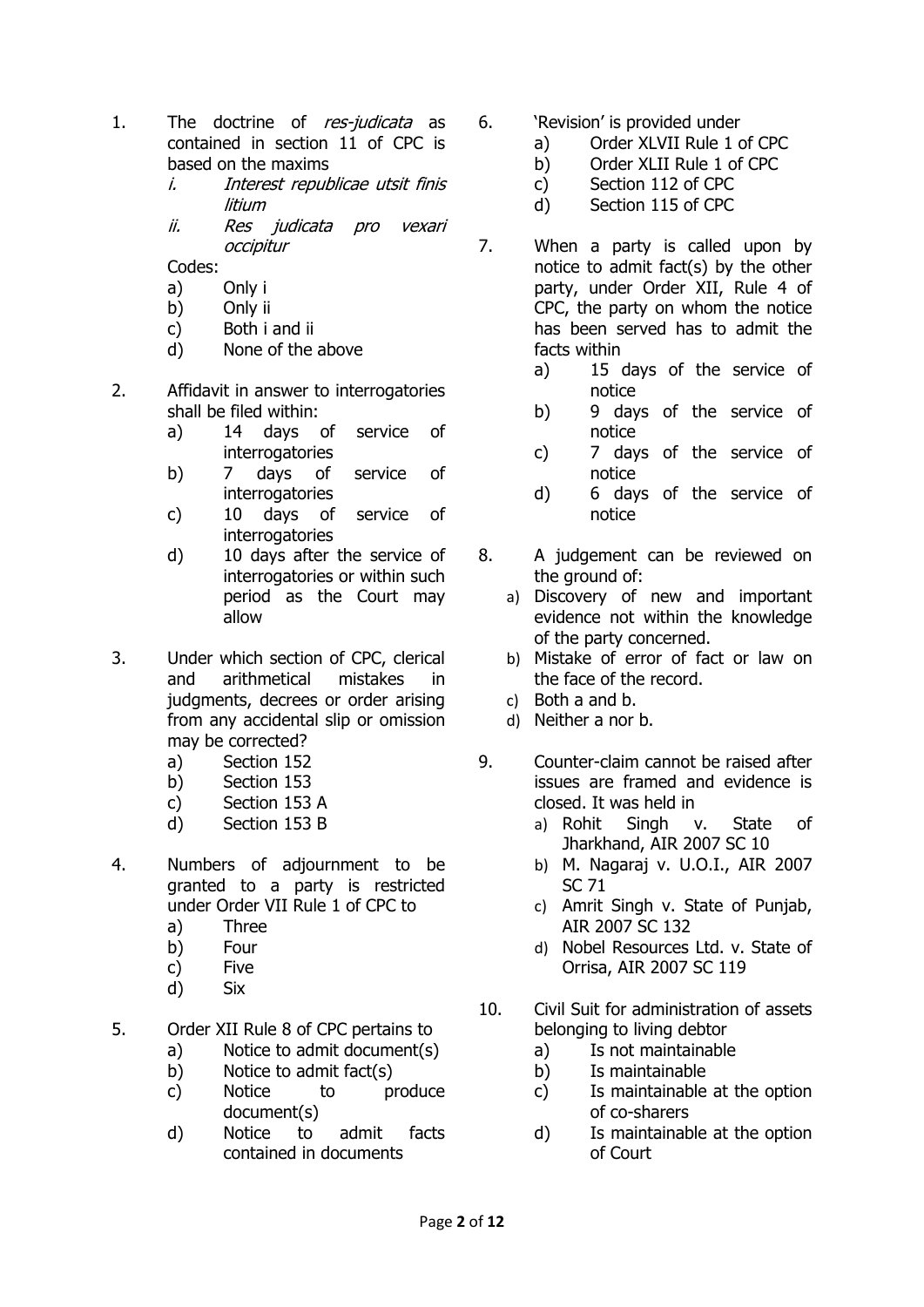- 11. Which of the following statements regarding CPC is not correctly matched:
	- a) Limitation Order VII, Rule 6
	- b) Relief Order VII, Rules 7 to 8
	- c) Return of Plaint Order VII, Rules 9 to 10
	- d) Rejection of Plaint Order VII, Rule 11
- 12. The right to property or to an office is contested in a suit under CPC. Such suit is a suit of:
	- a) Civil nature
	- b) Criminal nature
	- c) Both Civil and criminal nature
	- d) Constitutional nature
- 13. Res Judicata under CPC connotes that:
	- a) No court shall try any suit or issue in which the matter directly and substantially in issue has been directly and substantially decided in a former suit between the same parties.
	- b) "Former suit" denotes any prior suit in which the same issue has been directly and substantially decided irrespective of the parties.
	- c) The competence of the court is terminated irrespective of any provisions as to a right of appeal from the decision of such court.
	- d) Both  $(a)$  and  $(c)$ .
- 14. Which is the most appropriate statement regarding execution of a decree under CPC?
	- a) CPC does not provide for execution of a decree.
	- b) CPC provides that a decree can be executed by the court which passed it.
	- c) CPC provides that a decree can be executed by the court to which it is sent for execution.
	- d) CPC provides that a decree can be executed either by the court which passed it or by the court to which it is sent for execution.
- 15. Within how many days/months after service of summons, a defendant is required to file a written statement in his defense:
	- a) 30 days
	- b) 60 days
	- c) 3 months
	- d) 6 months
- 16. The procedure followed by the Supreme Court of India regarding transfer of a suit is:
	- a) On an application by the parties.
	- b) After giving notice to the parties.
	- c) If the Supreme Court finds just and proper for the end of justice.
	- d) All the above.
- 17. A judgement passed by a court can be reviewed:
	- a) By the court passing the judgement.
	- b) By the Court of District **Judge**
	- c) By the High Court
	- d) By the Supreme Court.
- 18. Which is / are true statement(s) about an appeal from original decree under CPC?
	- a) No appeal shall lie from an original decree passed ex parte.
	- b) No appeal shall lie from a decree passed by the court with the consent of the parties.
	- c) No appeal shall lie, except on a question of law, from a decree in any suit of the nature cognizable by a court of small causes, when the amount or the value of the subject matter of the original suit exceeds Rs.10,000.
	- d) Both (a) and (c).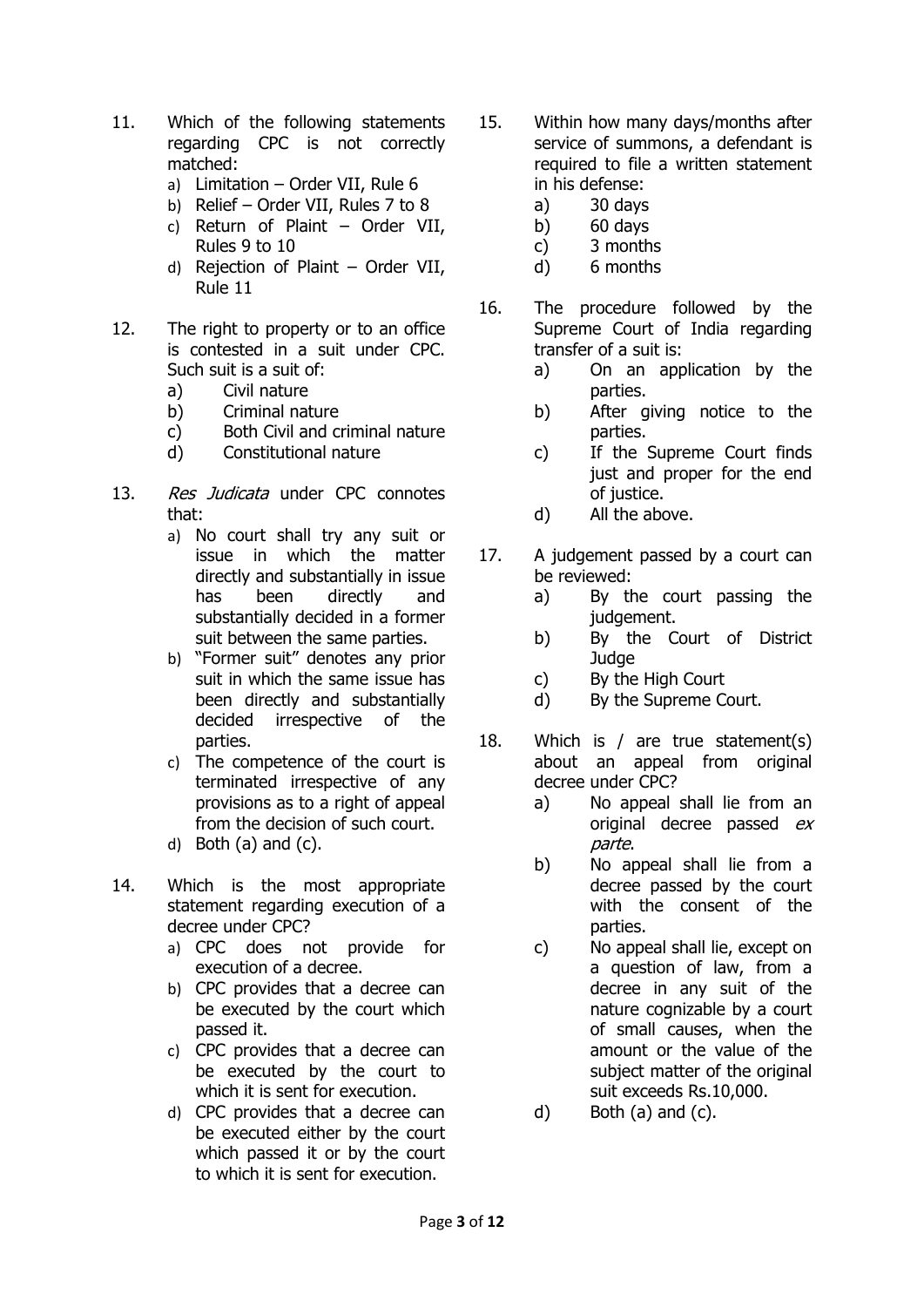- 19. Under CPC the orders from which appeal or appeals lie(s)?
	- a) An order under section 35A and/or section 95.
	- b) An order made under the rules from which an appeal is expressly allowed by rules.
	- c) An order under section 91 or section 92 refusing leave to institute a suit of the nature referred to in section 91 or section 92.
	- d) All of the above
- 20. To compel the attendance of a person to whom summon is issued, the court can:
	- a) Issue a warrant for his arrest.
	- b) Attach and sell his property.
	- c) Impose a fine, not exceeding rupees five thousand.
	- d) All of the above.
- 21. An appeal from any judgement, decree or final order in a civil proceeding of a High Court shall lie to the Supreme Court of India if the High Court satisfies that:
	- a) The case involves a substantial question of law of general importance.
	- b) In the opinion of the High Court the said question needs to be decided by the Supreme Court.
	- c) Both  $(a)$  and  $(b)$ .
	- d) Neither (a) nor (b).
- 22. What is the most appropriate statement about the powers of Appellate Court under CPC?
	- a) An Appellate Court has discretionary powers under the Constitution of India.
	- b) An Appellate Court has the same powers and shall perform the same duty as are conferred on courts of original jurisdiction in respect of suits instituted therein.
	- c) Both  $(a)$  and  $(b)$ .
	- d) Neither (a) nor (b).
- 23. Under CPC the place in which any civil court is held for the purpose of trying any suit is deemed to be:
	- a) An open court.
	- b) A closed court.
	- c) A judge's chamber.
	- d) None of the above.
- 24. When a suit Is instituted in the name of a wrong person as plaintiff, the court has power to:
	- a) Order any other person to be substituted as a plaintiff.
	- b) Order any other person to be added as a plaintiff.
	- c) Reject the suit.
	- d) Both (a) and (b).
- 25. The word "order" under CPC means:
	- a) Formal expression of any decision of a civil court.
	- b) Formal expression of any decision of a civil court which is not a decree.
	- c) Formal expression of any decision of a criminal court.
	- d) Formal expression of any decision of a criminal court which is not a decree.
- 26. The Courts, before the enactment of the Transfer of Property Act, 1882, were forcing to decide property disputes according to their own notion and justice and fairplay,
	- a) because judges were making own laws
	- b) because of absence of any specific statutory provisions on the property matters
	- c) because British Judges were confused with Indian property disputes
	- d) because judges were educated in British property law
- 27. Under the Transfer of Property Act, 1882, "registered" pertains to
	- a) registration of property
	- b) registration of documents
	- c) registration of parties
	- d) registration of transfer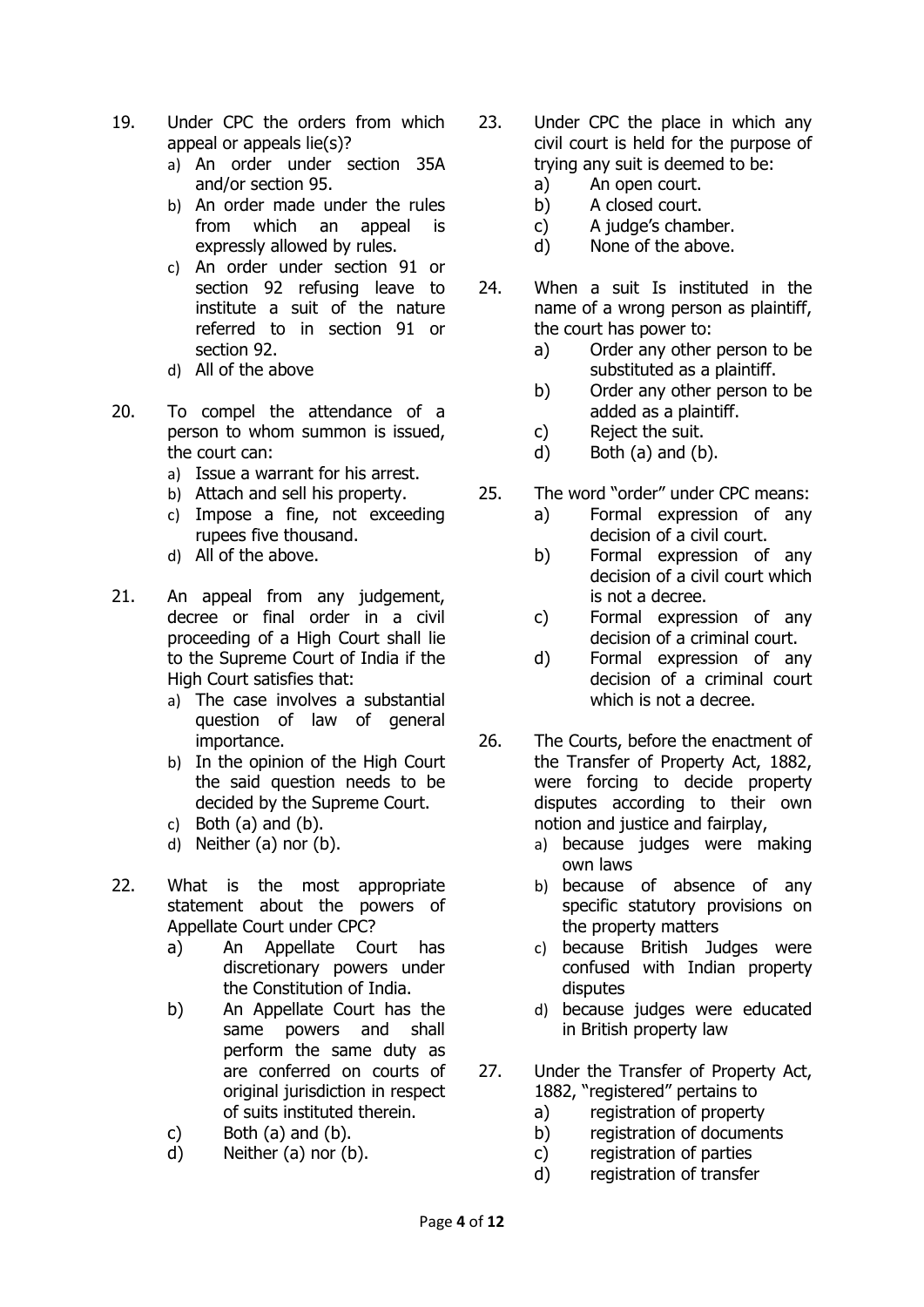- 28. Chapter II of the Transfer of Property Act shall deemed to effect any rule of
	- a) Mohammadan law
	- b) Christian law
	- c) Parsi law
	- d) Sikh law
- 29. According to the provisions of the Transfer of Property Act, 1882, all interest in property restricted in its enjoyment to the owner personally cannot be transferred by him
	- a) the statement is true
	- b) the statement is false
	- c) the statement does not exist
	- d) none of the above
- 30. A mere right to sue under the provisions of the TP Act, 1882
	- a) can be transferred
	- b) cannot be transferred
	- c) can be transferred partly
	- d) no such provision is made in the Act
- 31. Under the Transfer of Property Act, 1882, "attached to earth" means:
	- i) rooted in the earth, as in the case of trees and shrubs;
	- ii) imbedded in the earth as in the case of walls and buildings; or
	- iii) attached to what is so imbedded for the permanent beneficial enjoyment of that to which it is attached.
		- a) only (i) and (ii) are correct
		- b) only (ii) and (iii) are correct
		- c) only (i) and (iii) are correct
		- d) all  $(i)$ ,  $(ii)$  and  $(iii)$  are correct.
- 32. Under Transfer of Property Act, 1882, where a writing is not expressly required by:
	- a) a transfer of property may be made without writing in every case
	- b) a transfer of property is subject to only writing
	- c) no provision of oral transfer is made
	- d) none of the above
- 33. Under section 12 of the Transfer of Property Act, 1882 where the transfer of property is subject to conditions or limitations making interest therein to the benefit of person to lease on his becoming involved or endeavouring to transfer or dispose of property, such condition is:
	- a) valid
	- b) void
	- c) partly valid
	- d) partly void
- 34. Rule against accumulation is given under which section of the Transfer of Property Act, 1882?
	- a) Section 31
	- b) Section 27
	- c) Section 21
	- d) Section 17
- 35. The doctrine of cypres under the Transfer of Property Act, 1882, is provided under
	- a) Section 48
	- b) Section 38
	- c) Section 28
	- d) Section 18
- 36. Under the provision of the Transfer of Property Act, 1882, the unborn person acquires vested interest on transfer for his benefit
	- a) Upon his birth
	- b) 7 days after his birth
	- c) Just 2 days after his birth
	- d) No such provision is made in the Act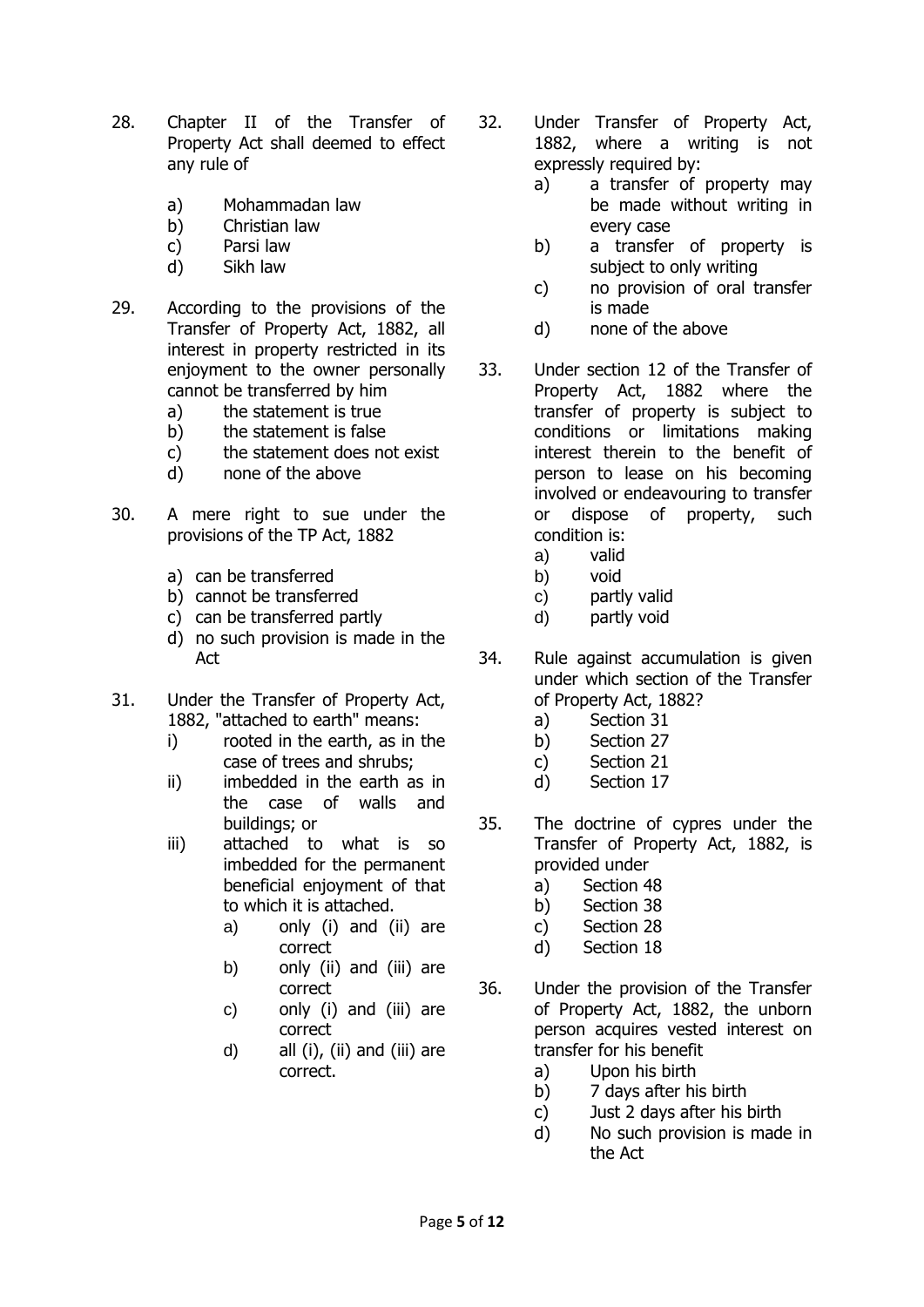- 37. A transfers property to B for life and after his death to C and D, equally to be divided between them, or to the survivors of them. C dies during life of B. D survives B. At B's death the property
	- a) shall pass to any person
	- b) shall pass to D
	- c) shall pass to person who is specifically named in transfer
	- d) none of the above.
- 38. In case of transfer of property under the Transfer of Property Act, 1882, if the ulterior disposition is not valid then
	- a) the prior disposition is affected by it
	- b) the prior disposition is not affected by it
	- c) no such provision is given
	- d) none of the above
- 39. A gives Rs 500 to B on condition that he shall marry A's daughter C. At the date of the transfer C was dead. The transfer is
	- a) Void
	- b) Valid
	- c) Voidable
	- d) Invalid
- 40. The foundation of doctrine of election under the Transfer of Property Act, 1882 is that a person taking the benefit of an instrument
	- a) must bear the burden
	- b) must not bear the burden
	- c) must bear the burden absolutely
	- d) burden is not the subject of
- 41. In the Transfer of Property Act, 1882, sections 33 to 37 apply to both immovable and movable property whereas sections 38 to 53 apply to
	- a) movable property only
	- b) immovable property
	- c) both movable and immovable property
	- d) none of the above
- 42. Under the Transfer of Property Act, 1882, transfer where third person is entitled to maintenance is provided in
	- a) Section 49
	- b) Section 29
	- c) Section 39
	- d) Section 59
- 43. The section 41 of the Transfer of Property Act, 1882, is the statutory application of the law of *estoppel*. The statement is
	- a) True
	- b) False
	- c) Partly true
	- d) None of the above
- **44.** Within the meaning of section 48 of the Transfer of Property Act, 1882, the transfer cannot prejudice the rights of the transferee by any subsequent dealing with the property. This self-evident proposition is expressed in
	- a) equitable maxim qui prior est tempore potiorest jure
	- b) quid pro co
	- c) bona fide transfer
	- d) none of the above
- 45. Which of the following is a leading case of lispendens in India
	- a) Ram Das v. Debu
	- b) Sundarlal v. Gursaranlal
	- c) Faiyaz Hussain Khan v. Prag Narain
	- d) None of the above.
- 46. The terms good faith in section 51 of the Transfer of Property Act, 1882 is used in the light of
	- a) Sales of Goods Act, 1930
	- b) The General Clauses Act, 1897
	- c) The Indian Contract Act, 1872
	- d) None of the above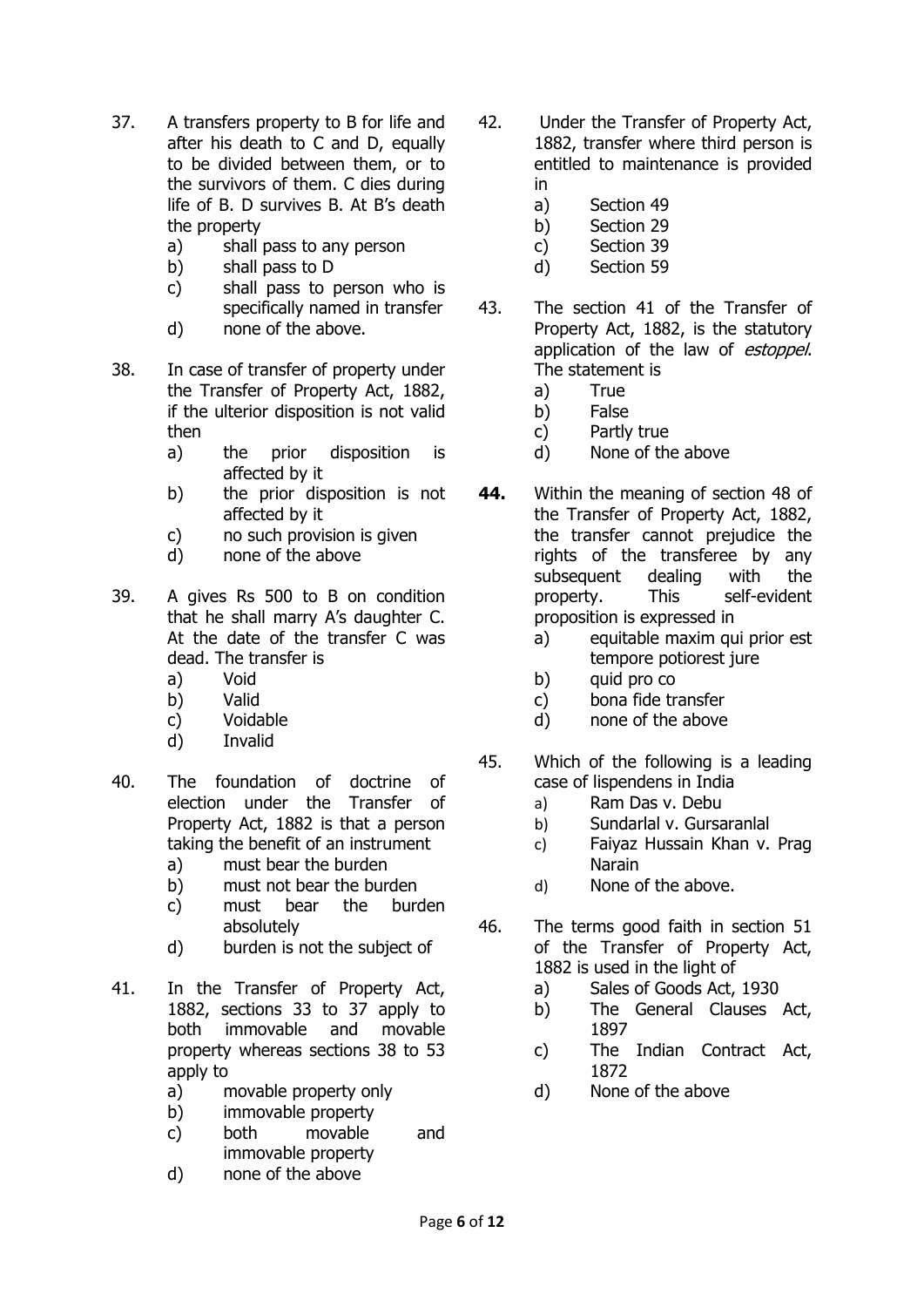- 47. The doctrine of part performance for sale of immovable property is envisaged under which section of the Transfer of Property Act, 1882?
	- a) Section 43
	- b) Section 43A
	- c) Section 53
	- d) Section 53A
- 48. Under the provision of the Transfer of Property Act, 1882, which among the following is not a mortgagor's right
	- a) Right to inspection and production of documents
	- b) Right to reasonable waste
	- c) Only (a) is correct
	- d) Both (a) and (b) are correct
- 49. Mortgagor's power to lease is given under
	- a) Section 85 of TP Act, 1882
	- b) Section 75 of TP Act, 1882
	- c) Section 65 of TP Act, 1882
	- d) Section 65A of TP Act, 1882
- 50. Who among the following can claim legal subrogation?
	- a) Puisne mortgagee
	- b) Co-mortgagor
	- c) Purchaser of equity of redemption
	- d) All of the above
- 51. Which statement is correct?
	- a) Proposal  $+$  acceptance  $=$ promise
	- b) Promise + consideration = agreement
	- c) Agreement + enforceability  $=$  contract
	- d) All of the above
- 52. Past consideration is valid in:
	- a) England only
	- b) India only
	- c) Both in India and England
	- d) Neither in India nor in England
- 53. Under the provision of Indian Contract Act, 1872, love and affection is an exception to the general rule?
	- a) Past consideration is no consideration
	- b) A contract without consideration is void
	- c) Both are correct
	- d) None of the above
- 54. Under which section of the Indian Contract Act, 1872, the popular maxim "Ignorantia juris non excusat" is referred?
	- a) Section 61
	- b) Section 52
	- c) Section 34
	- d) Section 21
- 55. Which of the following(s) is/are 'void agreement(s)' according to Indian Contract Act, 1872?
	- a) An agreement in restraint of marriage
	- b) An agreement in restraint of trade
	- c) Both (a) and (b) are correct
	- d) Neither (a) nor (b) is correct
- 56. A owes money to B under a contract. It is agreed between A, B and C that B shall thenceforth accept c as his debtor instead of A. The consequence of the above agreements is that:
	- a) The old debt of A to B is still conditional.
	- b) A new debt from C to B has been contracted.
	- c) C has to pay A the money received from B.
	- d) B has the option to pay the debt to A.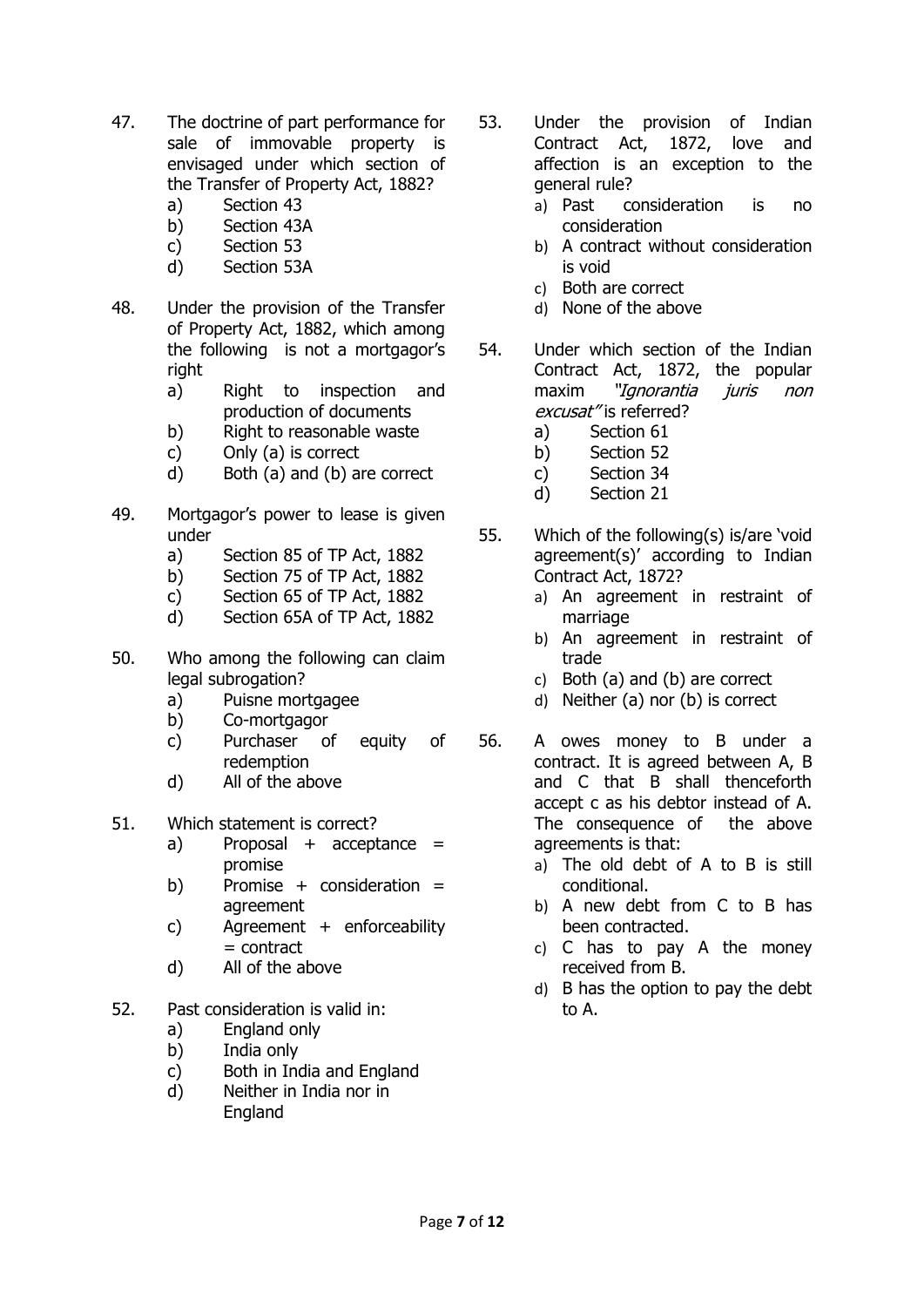- 57. Section 131 of the Indian Contract Act, 1872 applies to
	- a) Discharge of surety by variance in term of contract
	- b) Discharge of surety by release or discharge of principle debtor
	- c) Revocation of continuing guarantee
	- d) Revocation of continuing guarantee by surety's death
- 58. A agrees to buy from B a certain horse. Later it turns out that the horse is dead at the time of bargain. But neither A nor B was aware of the fact that the horse was dead. Such agreement is:
	- a) Void
	- b) Voidable
	- c) Partly void
	- d) Partly voidable
- 59. In a valid contract, what comes first:
	- a) Proposal
	- b) Promise
	- c) Acceptance
	- d) Enforceability
- 60. Pledge under the Indian Contract Act, 1872 has been defined as:
	- a) a license to take possession of goods
	- b) an agreement to give possession of goods
	- c) bailment of goods as a security for payment of a debt or for performance of a promise
	- d) none of the above
- 61. Ratification of an act under Indian Contract Act:
	- a) Has to be expressed only
	- b) Has to be implied only
	- c) Can be either expressed or implied
	- d) Has to be both expressed or implied
- 62. How many essential ingredients are there in a contract?
	- a) 2
	- b) 3
	- c) 4
	- d) 5
- 63. A proposes by letter to sell a house to B. The communication is of the proposal is complete,
	- a) When A makes such proposal
	- b) When B accepts the proposal
	- c) Both a and b
	- d) None of the above
- 64. Mistake of fact:
	- a) Makes a contract voidable
	- b) Does not make a contract voidable
	- c) Makes a contract void
	- d) None of the above
- 65. A contract of insurance is in fact a contract of
	- a) Urgency
	- b) Indemnity
	- c) Both  $(a)$  and  $(b)$
	- d) Neither (a) nor (b)
- 66. Ram offers to sell his car for Rs. 1,00,000 to anyone who is willing to pay the price. Shyam finds the offer price reasonable and conveys his acceptance to Mohan, a very close friend of Ram, stating that the message should be conveyed immediately so that other prospective buyers may not accept the offer before him. Is there a binding acceptance by Shyam?
	- a) No, because Shyam did not convey the message immediately.
	- b) No, because the message was not conveyed to Ram himself.
	- c) Yes, because the message was conveyed to a very close friend.
	- d) Yes, because Shyam has conveyed his acceptance.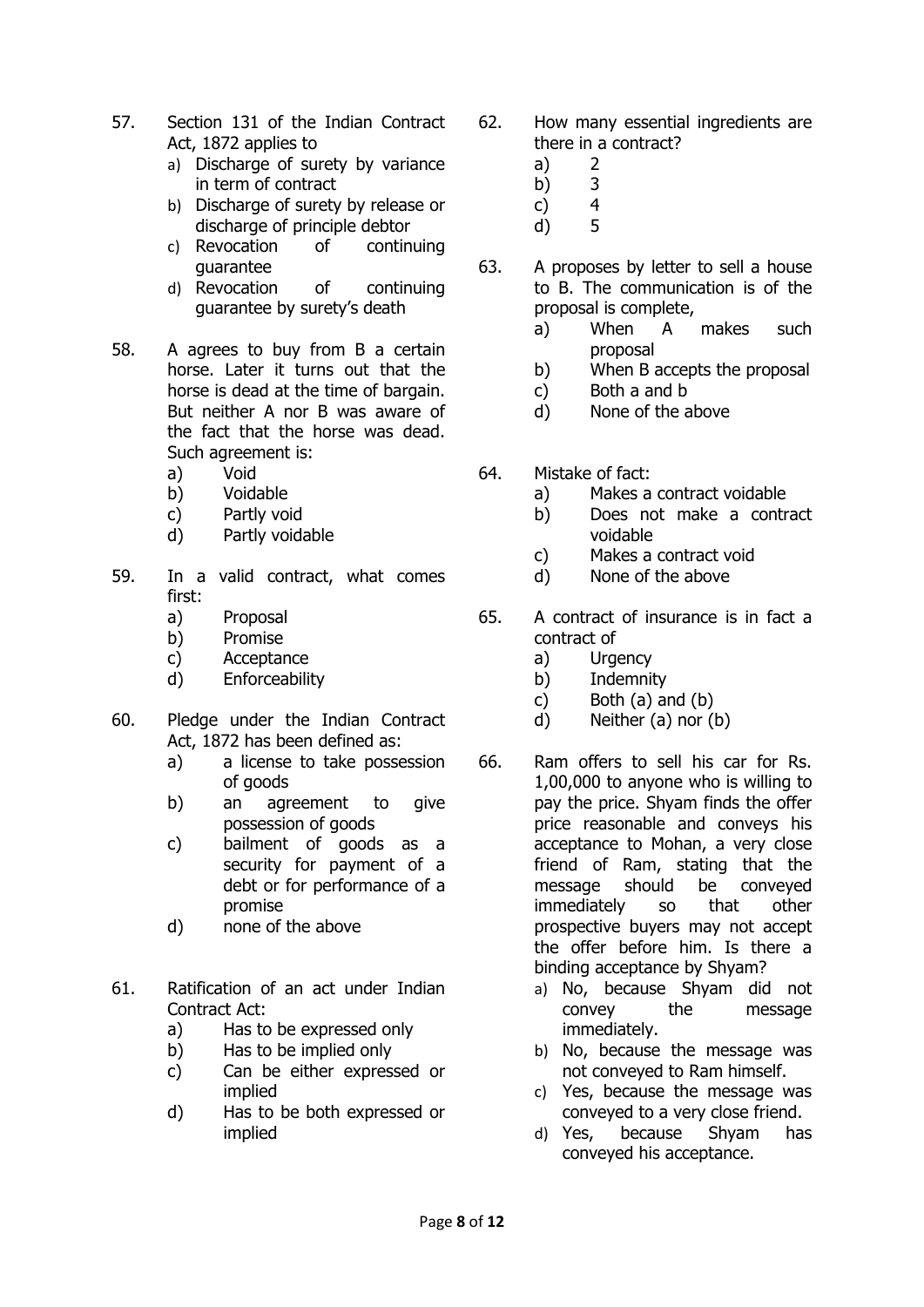- 67. Robert offers to sell his house to David for Rs. 10,00,000. Robert accepts all the terms and conditions for sale and Rs. 10 as advance for sale. Robert laughs and believing that David will pay the rest later on accepts the money. There is:
	- a) No contract, because Rs. 10 is too small advance for buying a house worth Rs. 10,00,000.
	- b) No contract, because Robert takes it as a kind of joke.
	- c) Contract, because David paid a consideration of Rs. 10.
	- d) Contract, because David promises to pay the remaining amount later.
- 68. Priya offers to sell her book to Roma for Rs. 100. Roma says that she is willing to pay only Rs. 80. Priya says nothing. There is:
	- a) A contract for sale at Rs.80.
	- b) A contract for sale at Rs. 100 since Priya says nothing to the change in the term of offer.
	- c) No contract for sale since Roma did not pay Rs.80 immediately.
	- d) No contract for sale since Roma has changed the term of offer.
- 69. Tomba says, "Chaoba, if you are willing to pay Rs. 500 for my gold watch now, I will give it immediately". Chaoba replied, "If you say so, I will give you Rs. 500 now". Tomba says, "Okay". There is:
	- a) An agreement for sale since Tomba says okay.
	- b) No agreement for sale since Tomba did not pay Rs. 500 immediately.
	- c) No agreement for sale since Rs. 500 is too small for the gold watch.
	- d) No agreement for sale since Tomba believes that Chaoba does not have Rs. 500 at that time.
- 70. Henry, aged 17 years, and Sally, aged 17 years, agree to marry each other. The agreement is:
	- a) Valid, since both agree to the marriage.
	- b) Voidable, at the option of Henry.
	- c) Voidable, at the option of Sally.
	- d) Void, being unlawful.
- 71. Ibohal made a written contract with Boyai whereby Boyai has to paint the house of Ibohal for which he will get Rs. 20,000. Shortly after signing the contract, Boyai told Ibohal, "after the job is done, give the money to my daughter Sana. Since she is marrying soon, I want to give her a surprise gift". Sana is aware of the statement and later she marries. Soon thereafter Boyai asks Ibohal to pay him the amount instead of paying his daughter, since her husband is a drunkard. Against whom can Sana enforce her agreement to pay her Rs. 20,000:
	- a) Ibohal
	- b) Boyai
	- c) Both Ibohal and Boyai
	- d) Neither Ibohal nor Boyai
- 72. In the above illustration, what is the best argument in favour of Sana's being able to enforce the agreement to pay her Rs. 20,000.
	- a) Doctrine of Promissory **Estoppel**
	- b) Doctrine of Fraud
	- c) Sana married in reliance to the promise to pay.
	- d) Sana is a third party beneficiary.
- 73. An agreement is a:
	- a) Promise with consideration
	- b) Promise only
	- c) Proposal only
	- d) Offer only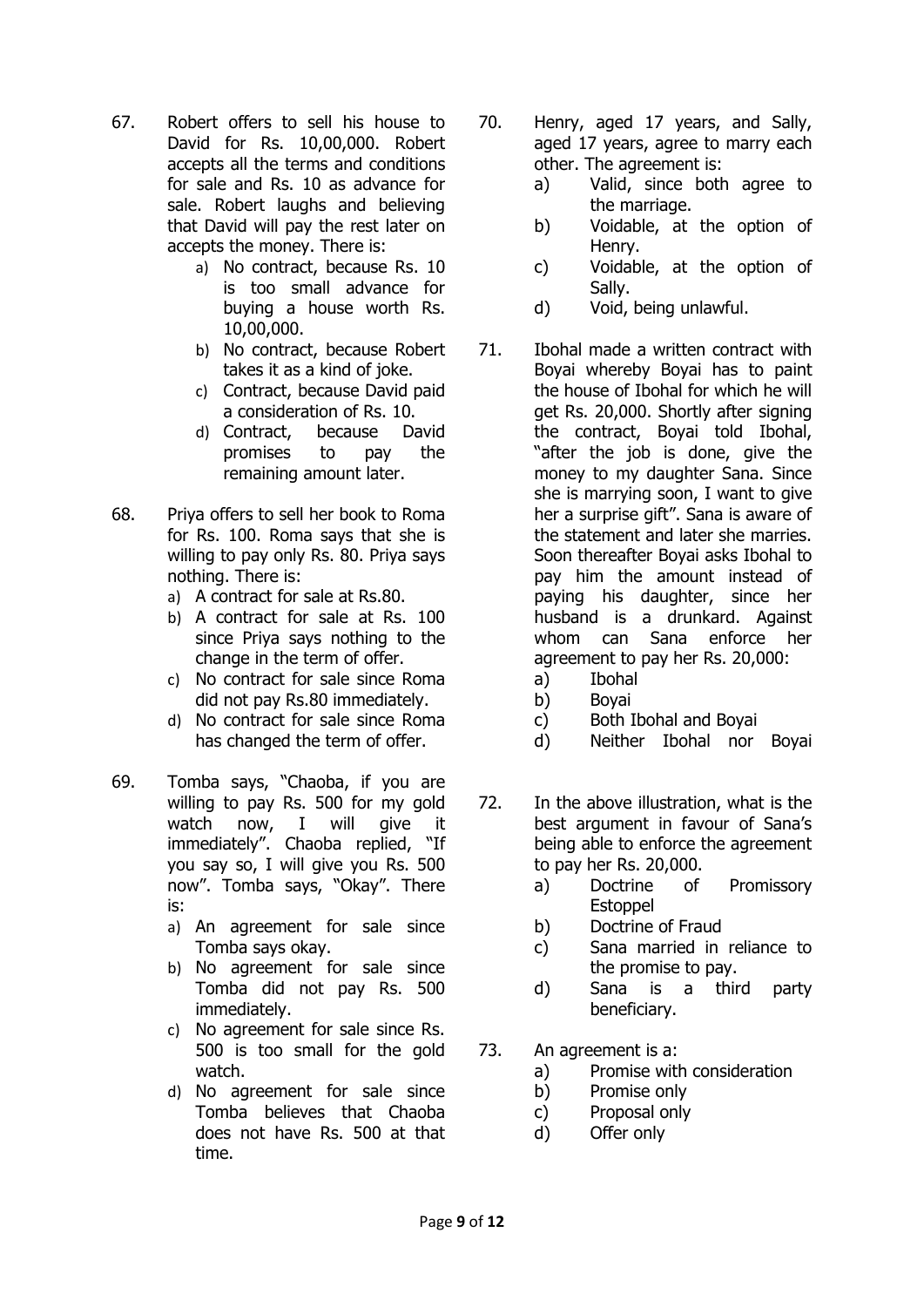- 74. An agreement enforceable by law is a:
	- a) Reciprocal promise
	- b) Mere agreement
	- c) Contract
	- d) Quasi contract
- 75. A contract which ceases to be enforceable by law becomes void when:
	- a) It becomes a contract.
	- b) It ceases to be enforceable.
	- c) It becomes invalid.
	- d) It becomes voidable.
- 76. The Limitation Act, 1963 applies to
	- a) proceedings before the courts
	- b) Proceedings before an executive authority
	- c) Proceedings before a quasijudicial tribunal
	- d) All of the above
- 77. Under the Limitation Act, 1963, the court has no……………….. power, outside the Act, to relieve a litigant from the provisions of the Act
	- a) general
	- b) inherent
	- c) over-riding
	- d) general or inherent or overriding
- 78. The delay under the provision of Limitation Act, 1963, can be condoned on
	- a) an oral application
	- b) a verbal application
	- c) a written application
	- d) either  $(a)$  or  $(b)$  or  $(c)$
- 79. The Limitation Act, 1963, does not apply to
	- a) Industrial Tribunal
	- b) Labour courts
	- c) Both (a) and (b)
	- d) Neither (a) nor (b)
- 80. Limitation for filing an appeal commences from
	- a) the date of signing of the decree
	- b) the date of judgement
	- c) the date of application for copy of the judgement
	- d) the date of availability of copy of the judgement
- 81. For a suit filed by or on behalf of Central Government or any State Government, the period of limitation is
	- a) one year
	- b) three years
	- c) twelve years
	- d) thirty years.
- 82. Period of limitation for enforcement of a decree of mandatory injunction is
	- a) 1 year
	- b) 2 years
	- c) 3 years
	- d) 12 years
- 83. The easement rights over the property belonging to the Government are acquired by continuous and uninterrupted user for thirty years, is provided under
	- a) Section 5 of Limitation Act
	- b) Section 15 of Limitation Act
	- c) Section 25 of Limitation Act
	- d) Section 35 of Limitation Act
- 84. Acknowledgement made by a person other than a person under liability is good if
	- a) the person making it is the master of the person under liability
	- b) the person making it is relative of the person under liability
	- c) the person making it is a servant of the person under liability
	- d) the person making it is an agent of the person under liability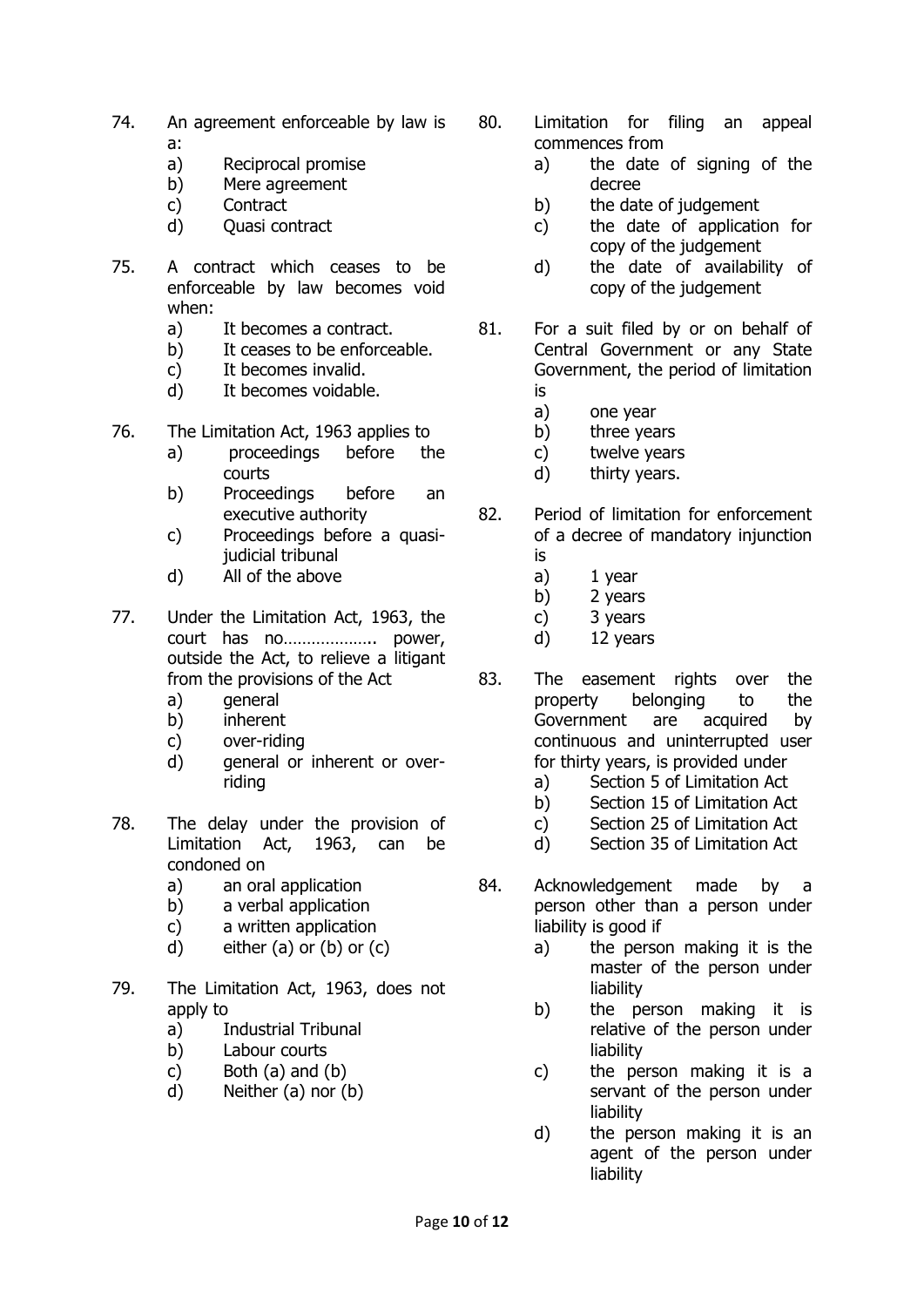- 85. Period of limitation for suits relating to immovable property is
	- a) 3 years to 12 years
	- b) 12 years
	- c) 3 years to 30 years
	- d) 30 years
- 86. 'Time requisite' under section 12(2) of Limitation Act means
	- a) minimum time
	- b) maximum time
	- c) actual time taken
	- d) absolutely taken time.
- 87. Period during which proceedings stand stayed by an injunction or order is excluded under
	- a) section 35 of Limitation Act
	- b) section 25 of Limitation Act
	- c) section 5 of Limitation Act
	- d) section 15 of Limitation Act.
- 88. An application for condonation of delay under section 5 Limitation Act
	- a) has to be considered by the court on merits, however the order may not be passed with reasons
	- b) has to be considered by the court on merits, however it is discretionary for the to pass order with or without reasons
	- c) has to be considered by the court on merits and order has to be passed with reasons
	- d) has to be considered by the court on merits, however the order need not be passed with reasons.
- 89. In which of the following cases the Supreme Court held that the concept such as "liberal approach", "justice oriented approach", "substantial justice" cannot be employed to jettison the substantial law of limitation.
	- a) Shakuntala Devi Jain v. Kuntal Kumari (1869)
	- b) Lanka Venteswarlu v. State of Andhra Pradesh (2011)
	- c) Nasiruddin v. Sita Ram Agarwal (2003)
	- d) Basudev Dogra v. Anupam Dogra (2003)
- 90. Time excluded has to be considered on the basis of
	- a) Information available from the copy judgement/decree placed on record
	- b) Information as to copies obtained by the parties for court purposes
	- c) Information as to copies obtained by the parties for others purposes
	- d) Information as to copies not placed on record but made available to the court.
- 91. Period of limitation for a review of the judgement is
	- a) 180 days
	- b) 90 days
	- c) 60 days
	- d) 30 days
- 92. An acknowledgement
	- a) Extinguishes the original cause of action
	- b) Creates a new cause of action
	- c) Merely confirm a liability
	- d) All of the above.